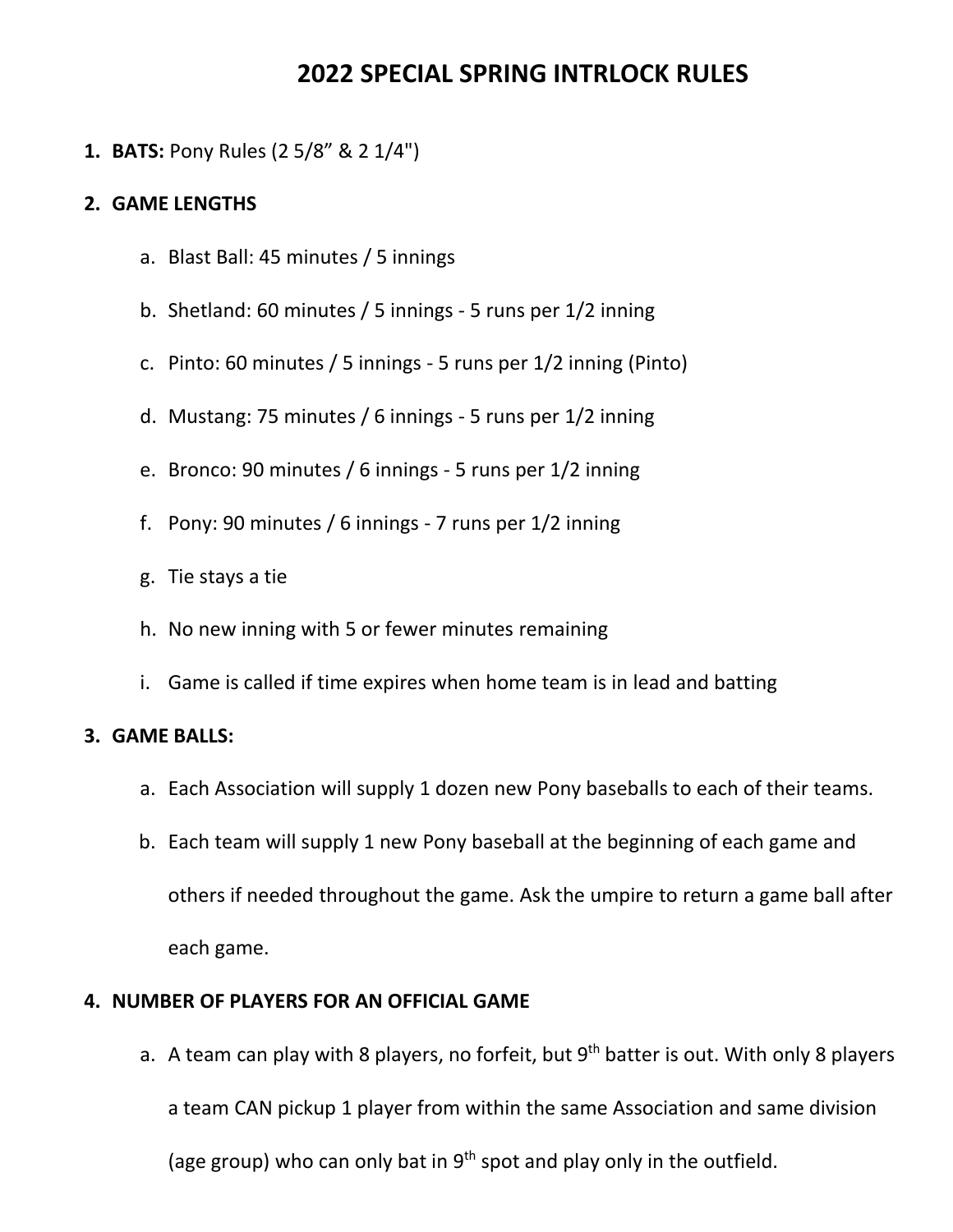- b. Less than 8 players is a forfeit.
- **6.** LOOSE BASES: Mustang, Bronco, and Pony.
- **7.** PINCH RUNNER: With 2 outs, a team may choose to pinch run for the catcher and/or pitcher, but no other pinch runners are allowed. (Exception: pinch runner is allowed for an injured player)
- **8.** MERCY RULE: 15 runs after 5, 10 runs after 4 with equal number of bats.
- **9.** CLEATS: No metal cleats are allowed, except in Bronco or Pony. Also, no metal cleats where portable mounds are used and no cleats of any kind on Joshua mounds.
- **10.** EXTRA PLAYERS: 10 players allowed only in Shetland and Pinto with even number of players (4 players in the outfield only).
- **11.** PITCHING RULES: Follow current Pony rule book.
- **12.** BATTING ORDER: Each team must bat the entire roster/bench straight through for the entire game. No pinch hitters. No change of order. No reduction in number of batters in lineup. Player arriving after lineup is turned into scorekeeper must bat at the end. Player listed in the lineup who fails to show is moved to the end of the order. If the missing player is a scratch/no-show, the Coach shall tell the scorekeeper and skip to the next batter.
- **13.** FREE SUBSTITUTION: Free substitutions for all field positions; except for pitcher who cannot return as pitcher. Batting order is not affected by changes in the field.

#### **14.** SCOREBOOK AND SCOREBOARD PROCEDURES:

a. Official scorebooks will be supplied by the Association where games are played.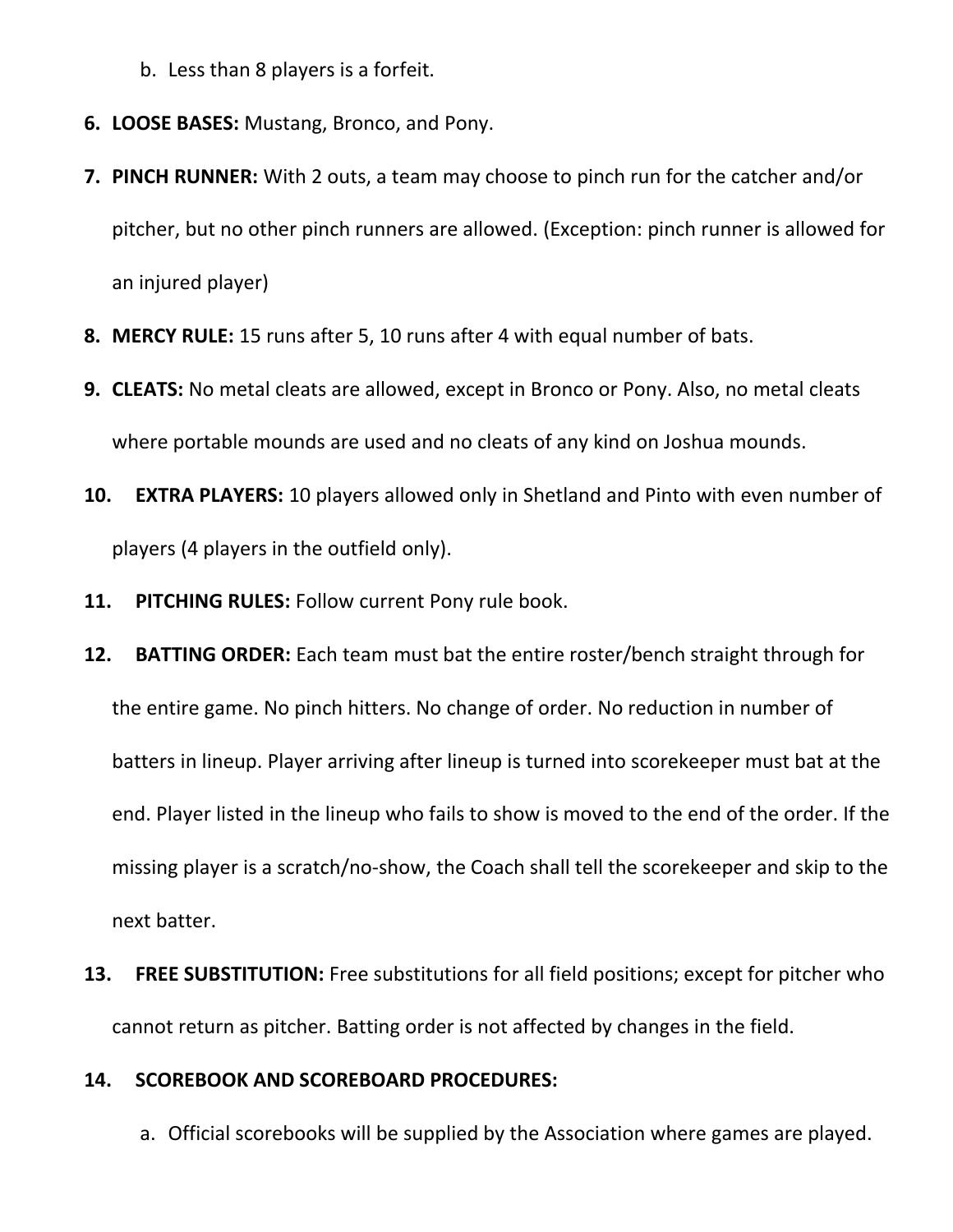- b. Home team will provide official scorekeeper. Visitors will operate scoreboard.
- c. Home/Visitor dugouts will be determined by the scoreboard.

## **15.** SHETLAND RULES:

- a. Batter will get 3 pitches from the coach.
	- i. If the batter hits one of the pitches from the coach, the batter can advance at his/her own risk until play is stopped.
	- ii. If the batter does not hit any pitches from the coach, the tee is brought out, and the batter gets 2 attempts from it. The batter can advance at his/ her own risk until play is stopped.
- b. Only one base allowed on overthrow to  $1<sup>st</sup>$  (that goes into foul territory).

## **16.** PINTO RULES

- a. Coach/Pitcher cannot coach from the mound.
- b. 6 pitches maximum per batter (player gets 1 extra pitch if foul tip on  $6<sup>th</sup>$  pitch).
- c. Time out is not called until play has stopped. Runners advance at their own risk.

## **17.** CONDUCT: If a Coach is ejected from a game, he must stay out that game AND the next

game. ZERO tolerance for use of profanity on the field or around the kids. Coaches

control yourself and it will be easier to control your players and your parents.

Cooperation with the rules and decisions of the interlocked league and/or umpires,

whether or not you agree with them, is absolutely essential to set a good example for the kids.